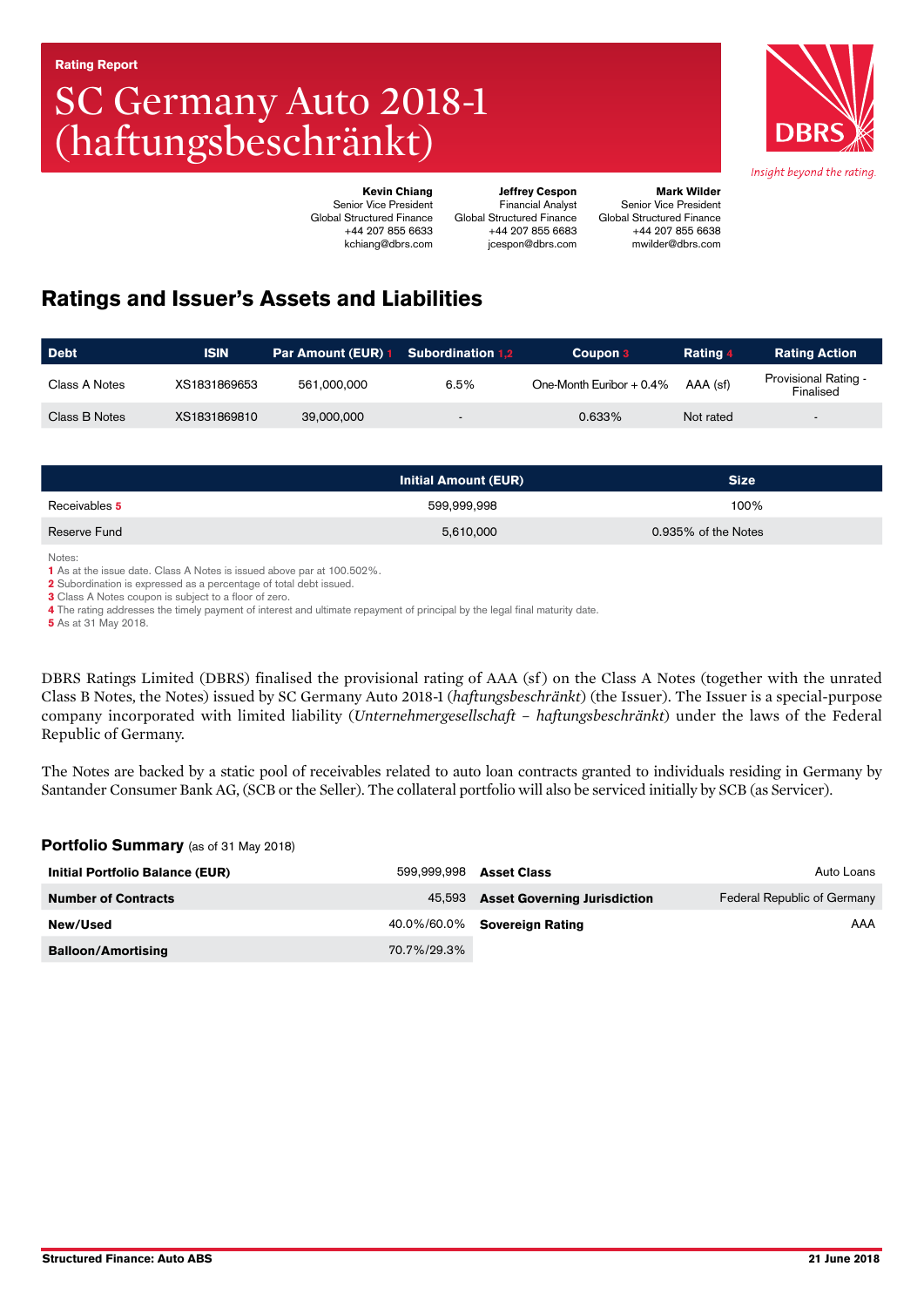# Table of Contents

| Ratings and Issuer's Assets and Liabilities 1 |    |
|-----------------------------------------------|----|
| <b>Transaction Structure</b>                  |    |
| Origination and Servicing                     | 6  |
| <b>Collateral Summary</b>                     | 7  |
| <b>Rating Analysis</b>                        | 9  |
| Appendix                                      | 14 |
| Methodologies Applied                         | 16 |

# Transaction Parties and Relevant Dates

#### Transaction Parties

| <b>Roles</b>                                                            | <b>Counterparty</b>                                                      | <b>Rating</b>                                         |
|-------------------------------------------------------------------------|--------------------------------------------------------------------------|-------------------------------------------------------|
| <b>Issuer</b>                                                           | SC Germany Auto 2018-1 UG<br>(haftungsbeschränkt)                        | N/A                                                   |
| <b>Seller</b>                                                           | Santander Consumer Bank AG                                               | <b>Private Rating</b>                                 |
| <b>Servicer</b>                                                         | Santander Consumer Bank AG                                               | Private Rating                                        |
| <b>Account Bank</b>                                                     | ABN AMRO Bank N.V.                                                       | A (high) $*$                                          |
| <b>Swap Counterparties</b>                                              | DZ BANK AG Deutsche<br>Zentral-Genossenschaftsbank<br>ABN AMRO Bank N.V. | A (high) $*$<br>A (high) $*$                          |
| <b>Back-up Servicer Facilitator</b>                                     | <b>Wilmington Trust SP Services</b><br>(Frankfurt) GmbH                  | N/A                                                   |
| <b>Calculation Agent/Listing</b><br><b>Agent/Principal Paying Agent</b> | ABN AMRO Bank N.V.                                                       | A (high)*                                             |
| <b>Cash Administrator/ Euribor</b><br><b>Determination Agent</b>        | <b>Wilmington Trust SP Services</b><br>(Frankfurt) GmbH                  | N/A                                                   |
| <b>Subordinated Loan Provider</b>                                       | Santander Consumer Bank AG                                               | Private Rating                                        |
| <b>Corporate Administrator</b>                                          | <b>Wilmington Trust SP Services</b><br>(Frankfurt) GmbH                  | N/A                                                   |
| <b>Security Trustee</b>                                                 | <b>TMF Trustee Limited</b>                                               | N/A                                                   |
| Data Trustee                                                            | <b>TMF Trustee Services GmbH</b>                                         | N/A                                                   |
| <b>Arranger</b>                                                         | UniCredit Bank AG                                                        | Private Rating                                        |
| <b>Joint Lead Managers</b>                                              | Banco Santander SA<br>UniCredit Bank AG<br>Société Générale S.A.         | A (high) $*$<br><b>Private Rating</b><br>A (high) $*$ |

\* Long-Term Issuer rating

#### Relevant Dates

| Issue Date                 | 21 June 2018                                                    |
|----------------------------|-----------------------------------------------------------------|
| <b>First Payment Date</b>  | 13 July 2018                                                    |
| Payment Dates              | 13th day (or the following business day) of each calendar month |
| <b>Final Maturity Date</b> | 13 December 2027                                                |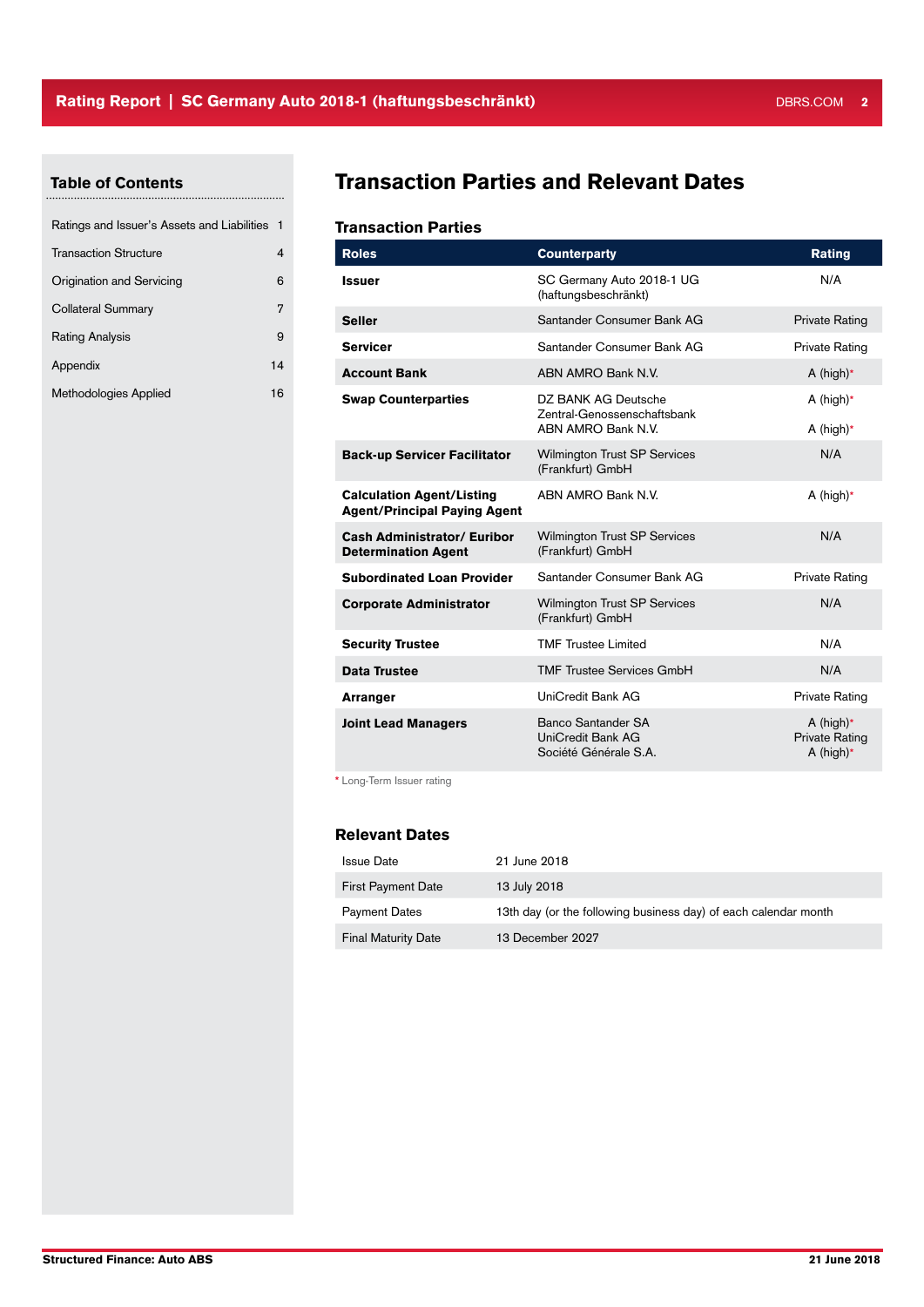# Rating Considerations

- The collateral pool only comprises amortising equal installment and balloon auto loan contracts.
- There is no revolving period, as the portfolio is static at closing, and the transaction begins to amortise immediately after closing.
- The commingling reserve and set-off reserve are only available upon the occurrence of certain pre-defined events.

#### **Strengths**

- SCB is a specialised and financially strong non-captive auto loan finance company.
- There is no direct residual value risk associated with the securitised portfolio, as there are no lease contracts.
- Historical performance of defaults and recoveries of auto loans has been stable.
- The amortisation is fully sequential, with the Class A Notes amortising in priority to the Class B Notes and the subordinated loan.
- Fully funded cash reserve at closing equal to 1.0% of the Class A Notes.
- Set-off and commingling reserve mechanism in place.

#### Challenges and Mitigating Factors

• Receivables may include capitalised insurance fees. If borrowers exercise their right to early settlement, it may result in a repayment from the borrower of any amounts due and unpaid under the loan contract. In such an event, borrowers may retain pending payment protection insurance fees.

**Mitigant(s):** Exemption from set-off or revocation right is restated in the representations rendered by the Seller, and a mechanism to fund a dedicated reserve is in place, although some degree of reliance on the financial strength of the Seller remains. The financial strength of the Seller is deemed sufficient compared with the rating of the Class A Notes.

• All underlying contracts are fixed-rate, while interest payable on the Class A Notes is based on one-month Euribor.

**Mitigant(s)**: Interest rate risk for the Class A Notes is largely mitigated by interest rate swaps provided by DZ BANK AG Deutsche Zentral-Genossenschaftsbank and ABN AMRO Bank N.V.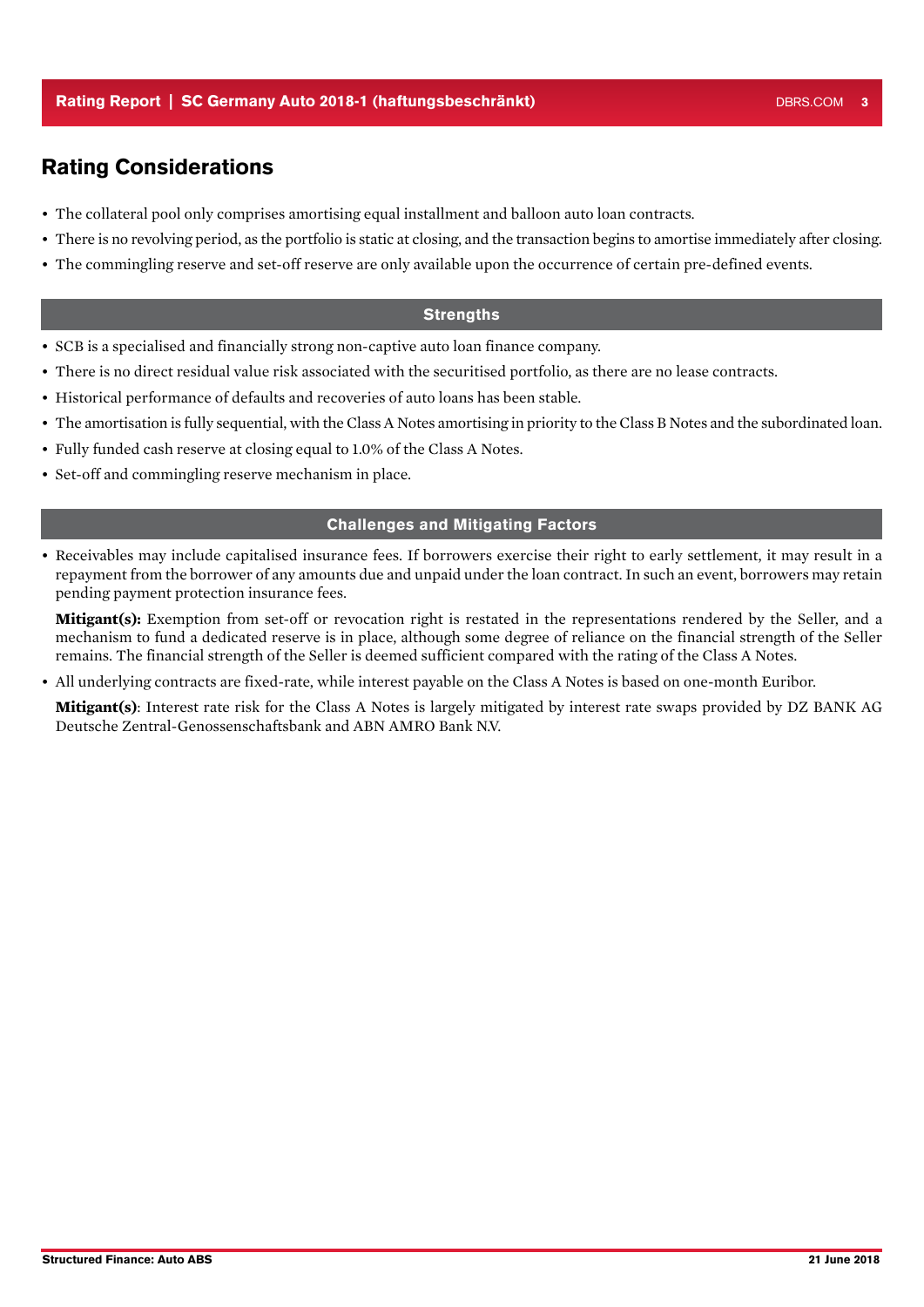# Transaction Structure

#### Transaction Summary

| <b>Currencies:</b>             | The Issuer's assets and liabilities are denominated in euros (EUR).                                                                                                                             |
|--------------------------------|-------------------------------------------------------------------------------------------------------------------------------------------------------------------------------------------------|
| <b>Relevant Jurisdictions:</b> | Loan contracts are governed by German law.                                                                                                                                                      |
|                                | The transaction documents are governed by German laws, except for the swap agreement, which is governed by<br>English law.                                                                      |
|                                | The Issuer is incorporated under the law of the Federal Republic of Germany.                                                                                                                    |
| <b>Interest Rate Hedging:</b>  | The Issuer will pay a fixed rate p.a. and receive one-month Euribor, based on the notional amount equal to the<br>outstanding Class A Notes and to repay the Notes at the legal final maturity. |
| <b>Basis Risk Hedging:</b>     | N/A                                                                                                                                                                                             |
| <b>Reserve Fund:</b>           | It provides liquidity support to the structure and can be used to cover senior expenses, swap payments, interest on<br>the Class A Notes.                                                       |
|                                | • Initial Amount: EUR 5,610,000, equal to 1.0% of the Class A Notes.                                                                                                                            |

- Target Balance: 1.0% of outstanding Class A Notes.
- Amortisation: Yes, to a floor of EUR 1,000,000.

#### **Transaction Diagram**



#### Counterparty Assessment

#### *Account Bank*

ABN AMRO Bank N.V. (ABN) has been appointed as the Issuer's account bank for the transaction and has a DBRS Long-Term Senior Debt rating of A (high), which meets DBRS's criteria for ABN to act in an account bank capacity. The transaction documents contain downgrade provisions that are also consistent with DBRS's criteria with respect to ABN's role as account bank.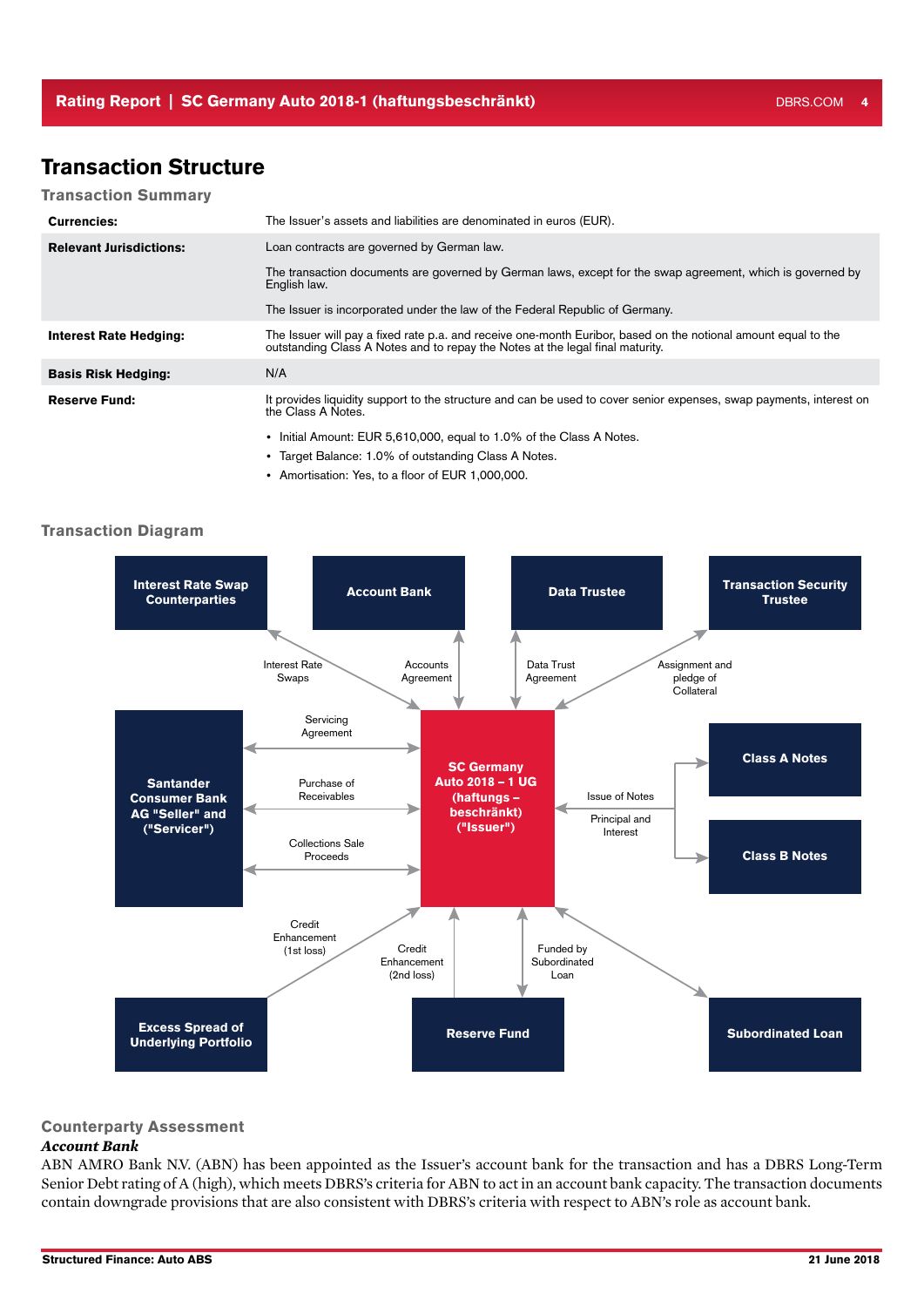#### *Other Accounts of the Issuer*

Furthermore, the Issuer will open and maintain the following accounts with the account bank:

- Transaction Account
- Reserve Fund Account
- Commingling Reserve Account
- Set-Off Reserve Account
- Swap Collateral Account

#### Commingling Risk

Borrowers are required to pay their instalments by direct debit into SCB accounts held their name (the servicer's collection accounts). SCB will transfer the collections at the latest on the payment date of the respective collection period to the Issuer accounts held with the account bank. In case of the Servicer's insolvency, the monthly collections may remain trapped in the defaulted entity's estate.

To protect the Issuer from losses or liquidity shortfall, the Servicer has undertaken to fund a commingling reserve upon loss of a specific rating trigger by Santander Consumer Finance, SA, the Servicer's owner, unless the servicer has the required rating of BBB (low).

The funds at the credit of the commingling reserve will not form part of the available funds unless the Servicer fails to transfer collections or is insolvent. SCB may fund the commingling reserve upon breach of certain triggers based on the rating of the Servicer's owner, Santander Consumer Finance SA. Any excess above the required amount of the commingling reserve, given the required trigger event, will be paid by the Issuer to SCB according to the priority of payments.

#### Set-off Risk

Borrowers in Germany have the right to set off claims against the Issuer that they had at the time of the assignment of receivables or at the time they become aware of the assignment from the Seller to the Issuer, in accordance with Sections 404 and 406 of the *German Civil Code* (*Bürgerliches Gesetzbuch*). Typically, these claims would include deposits, saving deposits, insurance policies and other assets the borrower has with the defaulting entity.

SCB holds deposits from borrowers in Germany, and a large portion of the receivables benefit from insurance policies such as payment protection insurance, gap insurance and repair cost insurance. The latter two insurances are offered by Santander Group, and since the premium is paid upfront and included in the financed amount, it may be opposed to set-off in some circumstances.

The risk is mitigated by the fact that contracts with set-off exposure are excluded by the eligibility criteria. However, exposure may rise subsequently to the assignment, and thus, SCB has undertaken to fund a specific reserve upon loss of a rating by the Servicer's owner, unless SCB has the required rating of BBB (low). The reserve envisages two components parametrised to (1) the exposure related to current accounts and (2) the exposure related to insurance policy premiums. The earlier component will be funded at a suitable level to achieve de-linkage in accordance with DBRS criteria; the latter level is set at a level that is not perfectly consistent.

The Seller's warranties granted that none of the borrowers, where the respective loan receivable has been assigned to the Issuer, have set-off claims, and thus, the Seller provided indemnities in case such claims arise. While downgrade provisions do not provide perfect de-linkage solely with respect to the insurance premium component, DBRS feels comfortable in assigning the rating to the Class A Notes based on the financial strength of the Seller, although changes in the Seller's credit standing might affect the rating of the Class A Notes.

#### *Hedging Counterparties*

DZ BANK AG Deutsche Zentral-Genossenschaftsbank and ABN AMRO Bank N.V. are the swap counterparties for the transaction. Both entities have a Long-Term Issuer rating of A (high) by DBRS and meet DBRS's criteria to act in such capacity as swap counterparties. The transaction documents contain downgrade provisions consistent with DBRS's criteria with respect to their respective roles as swap counterparties.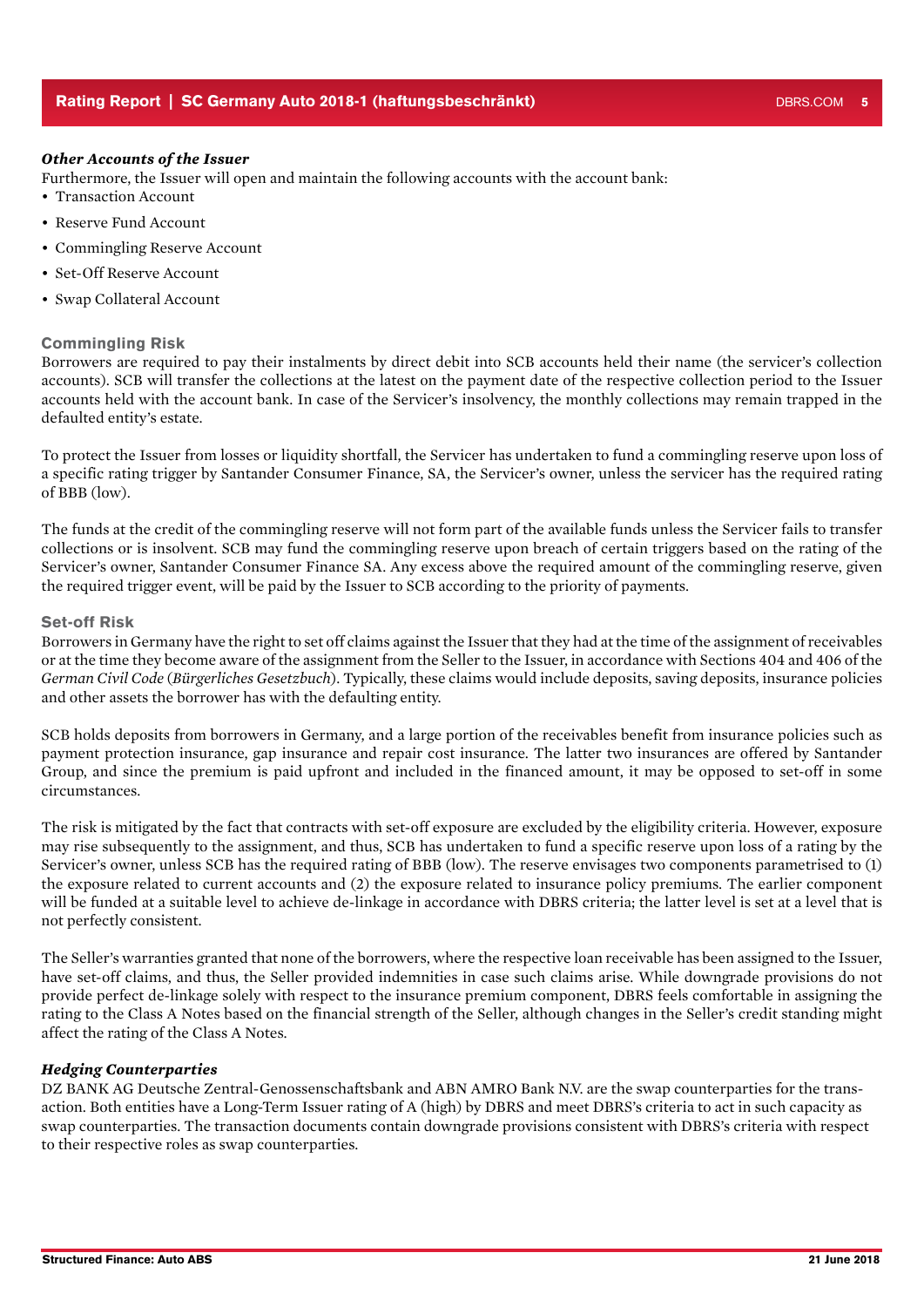#### Rating Report | SC Germany Auto 2018-1 (haftungsbeschränkt) DBRS.COM 6 DBRS.COM 6

#### *Reserve Fund*

There is a Reserve Fund of EUR 5,610,000 available at closing funded by a subordinated loan from the Seller, with a target balance of 1.0% of the outstanding balance of the Class A Notes subject to a floor of EUR 1,000,000. The Reserve Fund is available to cover senior expenses, servicing fees, swap payments interest on the Class A Notes and to repay the Notes at legal final maturity. The required funds were provided by the Seller via a subordinated loan granted to the Issuer.

#### Priority of Payments

The Issuer applies all the available funds into a single waterfall.

#### *Pre-Enforcement Priority of Payments*

1. Issuer fees and expenses;

- 2. Payments to the swap counterparty, except any termination payments in case of an event of default or failure by the swap counterparty;
- 3. Class A Notes interest;
- 4. Replenish the Liquidity Reserve Fund up to its required level;
- 5. If no Principal Deficiency Trigger Event is occurring, Class B Notes interest;
- 6. Class A Notes Principal Target Principal Amount;
- 7. Upon the occurrence of a Principal Deficiency Trigger Event, Class B Notes interest;
- 8. Once Class A Notes have been redeemed in full, Class B Target Principal Amount; and
- 9. Other junior items including replenishment of the Required Reserve Fund.

**Principal Deficiency Trigger (PDT)** shall have occurred if, as on any payment date, the aggregate outstanding of the Notes that would have been determined by applying the priority of payments if a PDT had not occurred exceeds the aggregate outstanding principal of the purchased receivables by more than EUR 7,500,000.

#### *Post-Enforcement Priority of Payments*

The post-enforcement priority of payments applies to scenarios where the Issuer is in default, such as insolvency or default on the payment of the interest on the Class A Notes, among others.

- 1. Issuer fees and expenses;
- 2. Payments to the swap counterparty, except any termination payments in case of an event of default or failure by the swap counterparty;
- 3. Class A Notes interest;
- 4. Class A Notes principal;
- 5. Class B Notes interest;
- 6. Class B principal;
- 7. Other junior items.

#### Optional Redemption

The Seller has the option to repurchase purchased receivables when the principal balance of the non-defaulted portfolio is reduced to less than 10% of the aggregate outstanding loan principal amount as at the first cut-off date.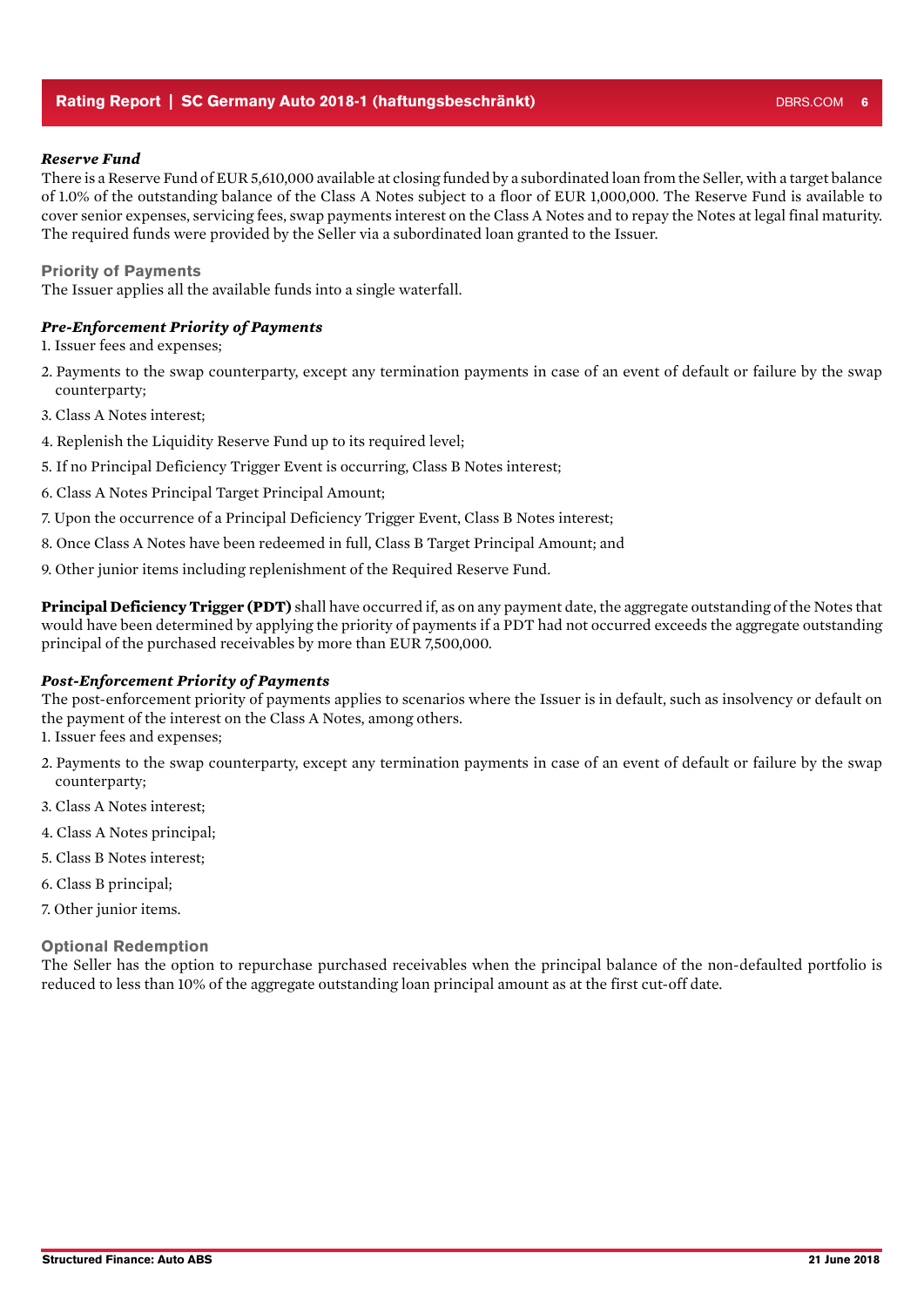#### Rating Report | SC Germany Auto 2018-1 (haftungsbeschränkt) DBRS.COM 7 DBRS.COM

### Origination and Servicing

DBRS conducted an operational review of SCB's German auto loan operations in April 2018 in Moenchengladbach, Germany. DBRS considers SCB's origination practices to be better than German lenders and the servicing practices to be consistent with those observed among other German lenders.

SCB is headquartered in Moenchengladbach, Germany, and is a subsidiary of Santander Consumer Finance SA Spain (SCF), whose ultimate parent is Banco Santander SA, Spain, one of the 13 leading banks in the world by market capitalisation and the largest bank in the EU. SCB was established in 1967 as Curt Briechle KG, Absatzfinazierung, and in 2006, the name was officially changed to SCB.

As of end 2017, SCF's portfolio in Germany totalled EUR 30.8 billion, with SCB Germany providing 83% of the portfolio via lending through its main products: personal loans (23%), auto loans (57%) and direct loans (20%). SCB's total lending activity for 2017 totalled EUR 10.4 billion, with car financing representing almost two-thirds of the total, and 449,000 tickets.

DBRS does not publicly rate SCB, although a private rating has been assigned to both SCB and its immediate parent SCF. For more information on Banco Santander, please visit www.dbrs.com.

## Collateral Summary

As the Seller, SCB will sell and assign to the Issuer, without recourse, certain eligible loan receivables that represent secured auto loans claims associated with loan agreements, consisting of the payment of interest and fees only. The relevant loan agreements have been granted to individuals for the purchase of used or new vehicles, and the sale of the loan receivables from the Seller to the Issuer includes security interests in the financed vehicles and any credit default and purchase price insurance.

The pool includes both standard financing contracts with equal monthly payments to maturity and balloon loans, which necessitates a higher final balloon payment. The final balloon is mandatory and does not envisage residual value risk for the Issuer, but it can also be refinanced through a new loan contract.

The main characteristics of the portfolio as at 31 May 2018 are summarised below (with the portfolio at closing for SC Germany Auto 2016-2 UG for comparison):

|                                         | 2018-1      | 2016-2        |
|-----------------------------------------|-------------|---------------|
| Current Principal Balance (EUR)         | 599,999,998 | 1,499,999,951 |
| Number of Loans                         | 45,593      | 131,424       |
| Average Current Balance (EUR)           | 13,160      | 11,413        |
| Original Principal Balance (EUR)        | 680,012,257 | 1,747,111,261 |
| WA Seasoning (months)                   | 10.4        | 0.9           |
| WA Original Term (months)               | 57.1        | 46.6          |
| WA Remaining Term (months)              | 46.7        | 45.7          |
| Average Yield                           | 3.5%        | 4.1%          |
| New/Used                                | 40.0%/60.0% | 35%/65%       |
| Balloon/Amortising                      | 70.7%/29.3% | 35.8%/64.2%   |
| <b>Payment Method</b>                   |             |               |
| <b>Direct Debit</b>                     | 99.95%      | 99.8%         |
| Other                                   | 0.05%       | 0.2%          |
| <b>Insurance</b>                        |             |               |
| <b>Payment Protection Insurance</b>     | 73.7%       | 68.3%         |
| Gap Insurance                           | 31.2%       | 32.0%         |
| Repair Insurance                        | 7.2%        | 10.0%         |
| <b>Top 4 Geographical Concentration</b> |             |               |
| North Rhine-Westphalia                  | 20.0%       | 18.7%         |
| <b>Bavaria</b>                          | 12.8%       | 10.7%         |
| Baden-Wuerttemberg                      | 11.1%       | 10.1%         |
| Lower Saxony                            | 10.6%       | 10.7%         |
|                                         |             |               |

Structured Finance: Auto ABS 21 June 2018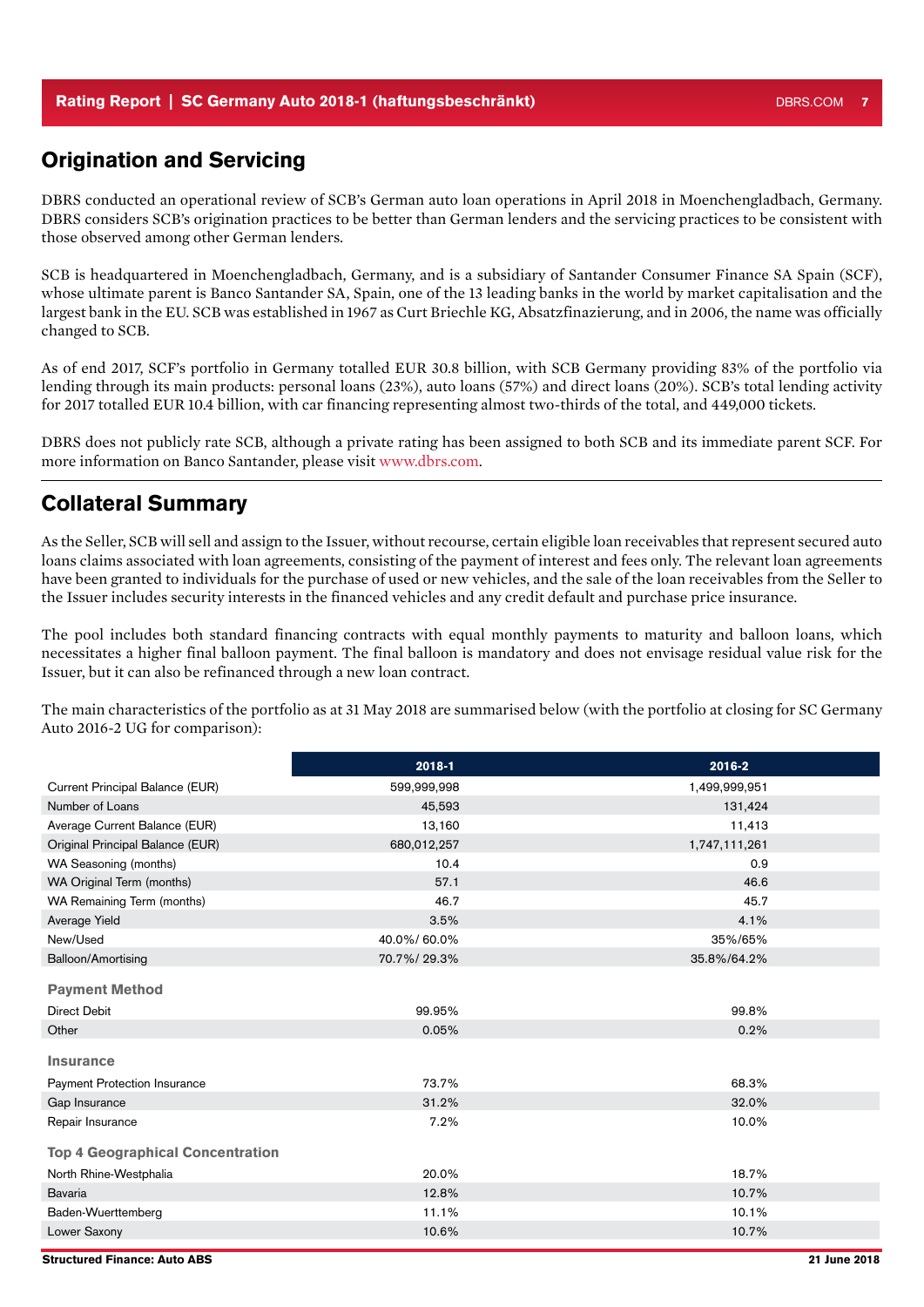#### Rating Report | SC Germany Auto 2018-1 (haftungsbeschränkt) DBRS.COM 8

#### Eligibility Criteria

Eligible receivables assigned on the issue date meet certain criteria specified in the transaction documents. Some of the criteria are summarised below:

- Originated on or after 11 June 2010;
- Loans are governed by German law;
- Loans are granted and denominated in euros;
- Loan contract has not been terminated;
- Remaining term to maturity does not exceed 84 months and is more than one month;
- Fully drawn by the debtor;
- Fixed interest rate and monthly amortising instalments;
- Can be identified and reported on separately in the originator's files and systems;
- The receivables are not defaulted or delinquent;
- Debtor is a private individual or self-employed resident in Germany; and
- Debtor is not an employee, officer or affiliate of the Seller.

The Seller also renders representations and warranties through the criteria covering the following, among other points:

- Existence, legal validity and enforceability of the receivables;
- Exempt from right of revocation, set-off or counter-claim or warranty claims of the borrowers;
- Fully complied with the applicable consumer legislation;
- Transferable by way of assignment and without the consent of the borrower according to the transaction documents; and
- Free of rights from third parties.

Furthermore, the receivables must meet concentration limits, including some of the following:

- Maximum debtor concentration EUR 150,000;
- The weighted-average portfolio interest rate is not less than 3.45%;
- New vehicles are at least 40% of the pool:
- Weighted-average remaining term of the portfolio does not exceed 47 months; and
- Balloon loans do not exceed 71% of the pool.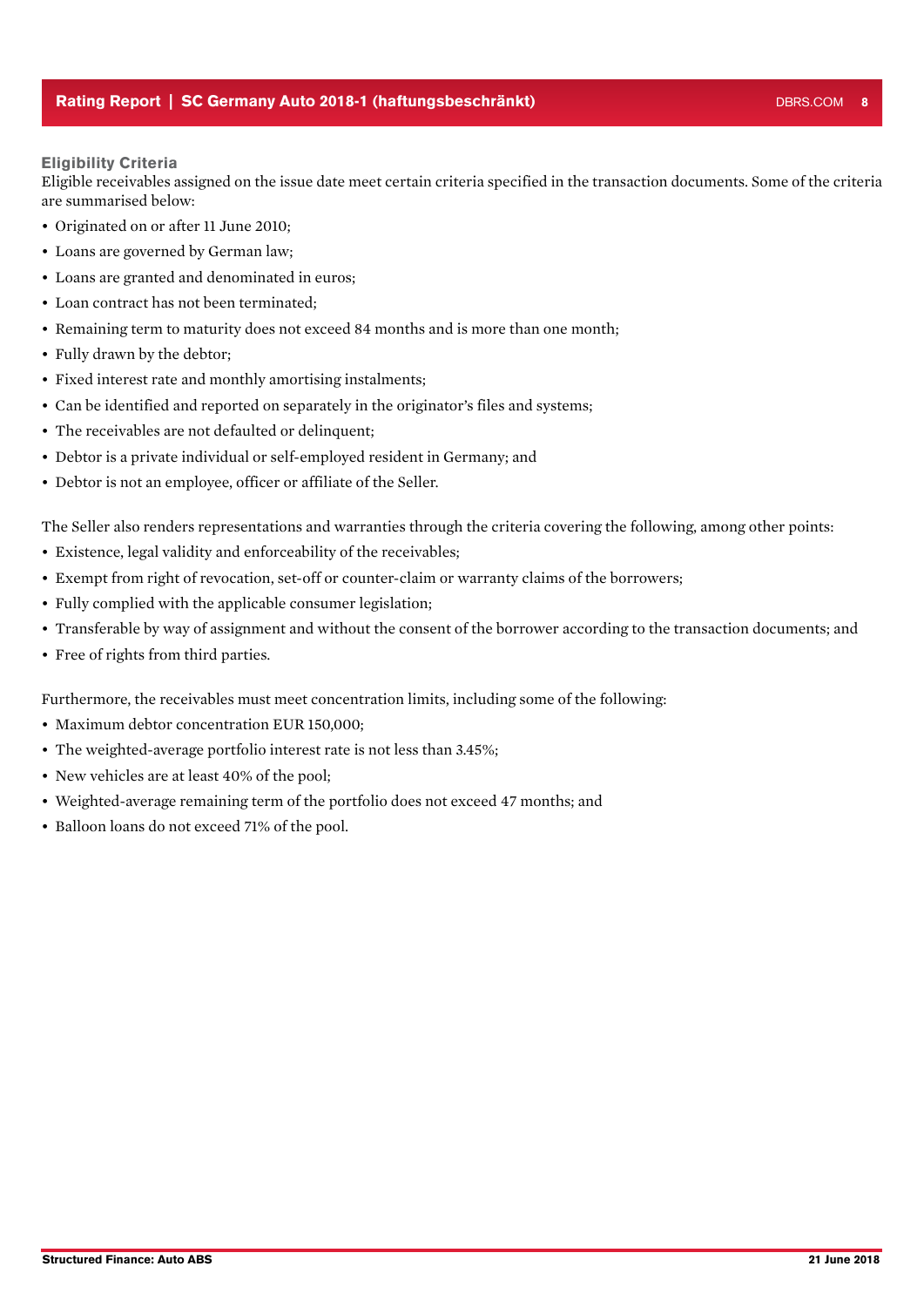### Rating Analysis

DBRS rating is based on the following considerations:

- The transaction's capital structure, including form and sufficiency of available credit enhancement.
- The ability of the transaction to withstand stressed cash flow assumptions and repay investors according to the terms under which they have invested.
- Originator and Servicer's capabilities with respect to originations, underwriting, servicing and financial strength.
- DBRS conducted an operational risk review of SCB's premises in Moenchengladbach, Germany, and deems it to be an acceptable servicer and originator.
- The transaction parties' financial strength with regard to their respective roles.
- The sovereign rating of the Federal Republic of Germany, currently rated AAA with a Stable trend by DBRS.
- The consistency of the transactions' legal structure with DBRS's *Legal Criteria for European Structured Finance Transactions*  methodology, the presence of legal opinions that address the true sale of the assets to the Issuer and non-consolidation of the Issuer with the Seller.

#### Portfolio Performance Data

DBRS was provided with historical data on the new vehicle loans, used vehicle loans, balloon loans and amortising loans originated by SCB.

The set of historical data analysed by DBRS is detailed below:

- Monthly static default and recovery data from January 2008 to February 2018;
- Quarterly static default and recovery data from Q1 2008 to Q4 2017;
- Monthly dynamic delinquency data from January 2008 and February 2018; and
- Monthly dynamic prepayment data from January 2008 to February 2018.

DBRS also received a set of stratification tables in relation to the provisional loan pool as of 31 May 2018.

For cumulative gross losses and recoveries, DBRS received portfolio subset breakdowns that distinguished between new/used vehicles, balloon/standard amortising loans and loans with an initial term of more/less than 90 months.

#### *Gross Defaults*

Data is grouped into vintages by the date of loan origination. DBRS understands that the default definition used in the data is consistent with the definition in the transaction documents.

For clearer presentation, DBRS aggregated the vintage data into annual performance.

#### Exhibit 1: New Vehicles Loans



#### Exhibit 2: Used Vehicles Loans

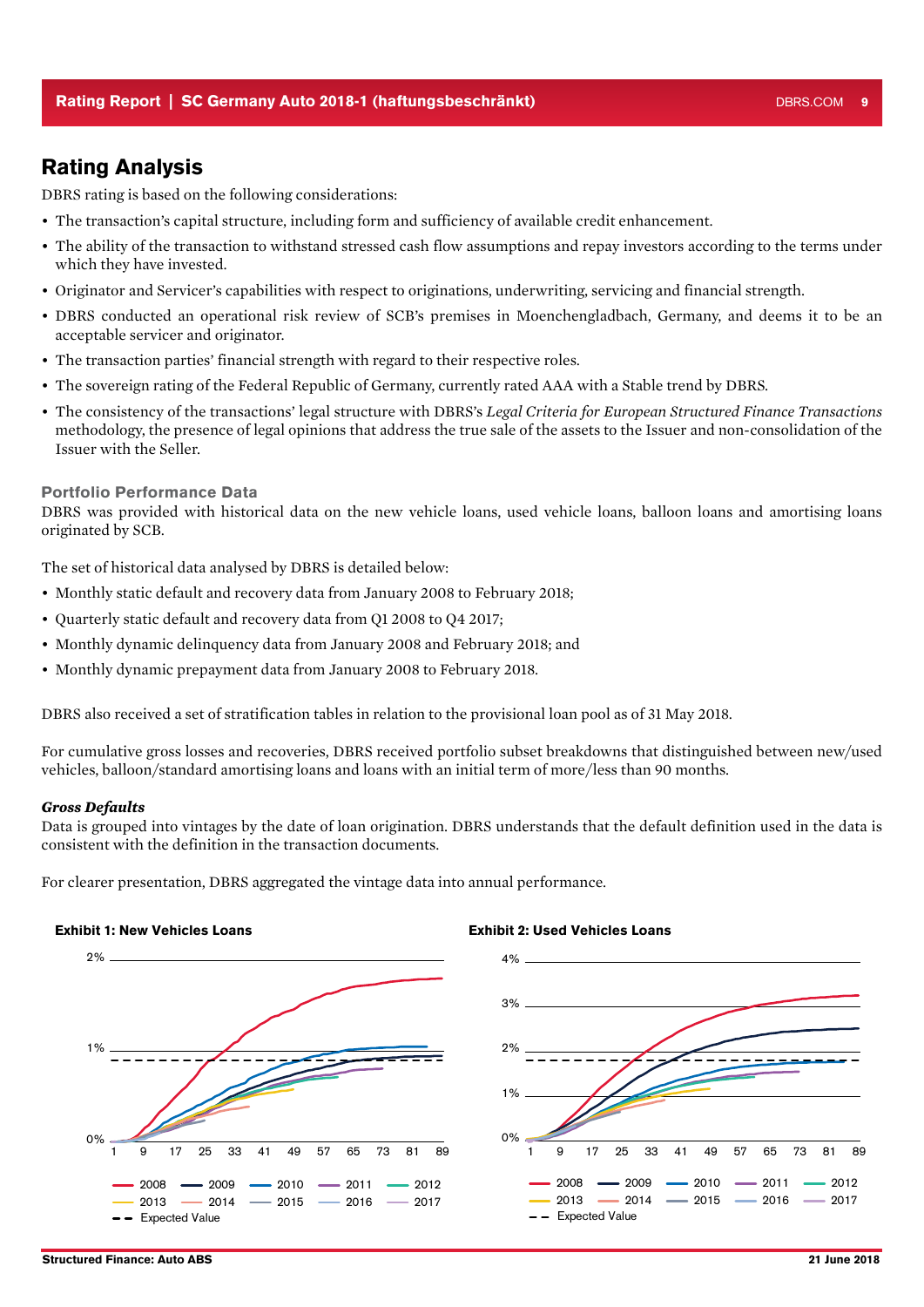#### Rating Report | SC Germany Auto 2018-1 (haftungsbeschränkt) National DBRS.COM 10



Defaults are defined as termination of the underlying contract. In accordance with the Servicer's policies, termination usually occurs between 90 and 180 days past due, although termination of contracts with consumers is subject to restrictions under German law.

The historical defaults experienced by SCB are low and consistent with other similar German auto transactions due to a very benign economic environment over the past few years. The higher default vintage outliers seen in the above charts relate to 2007-2008 financial crisis.

After considering the quality and trend of data, DBRS constructed lifetime defaults for each loan type and constructed a portfolio-level expected default rate of 1.6% based upon current pool composition.

#### *Recoveries (Loss Severities)*

#### Exhibit 5: New Vehicles Loans Exhibit 6: Used Vehicles Loans



#### Exhibit 4: Amortising Loans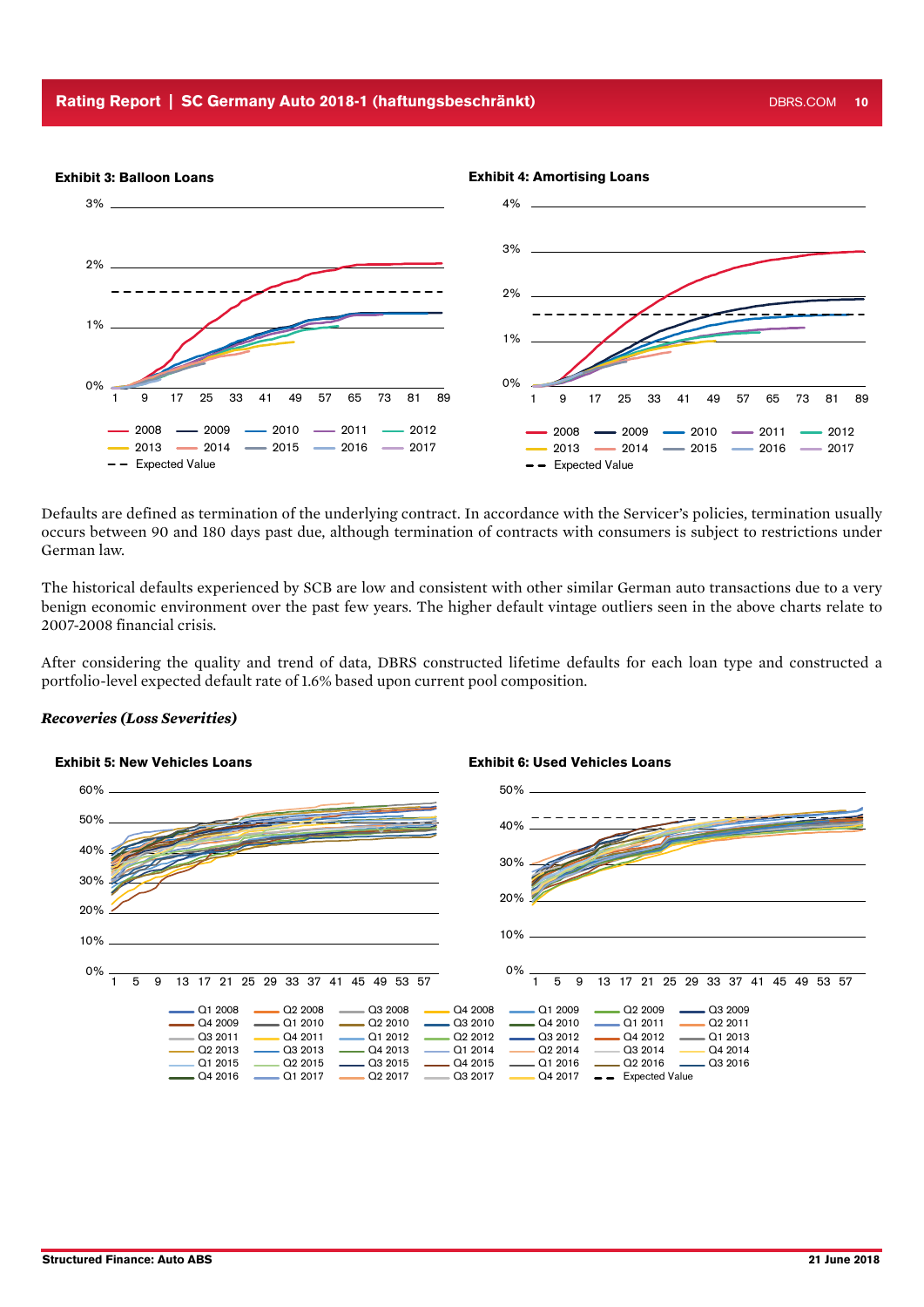

Recovery performance has been consistent over time without significant deviations. The recovery values reflect the time period after the contract is terminated, which is typically between 90 and 120 days of delinquencies. The recovery process starts immediately when the loan is delinquent, resulting in high initial recoveries.

After considering the quality and trend of data, DBRS established an expected recovery for each loan type and constructed a portfolio-level expected recovery of 46.5% (i.e., loss severity of 53.5%).

#### *Delinquencies*

SCB provided dynamic delinquencies, as presented in Exhibit 9 below, which shows the evolution of arrears by number of overdue instalments (excluding terminated receivables).



#### Exhibit 9: Delinquencies

The overall performance measured in instalments overdue has improved over the reported period. DBRS believes that this trend has mainly been driven by the benign economic environment in Germany.

Oct-17 Jan-18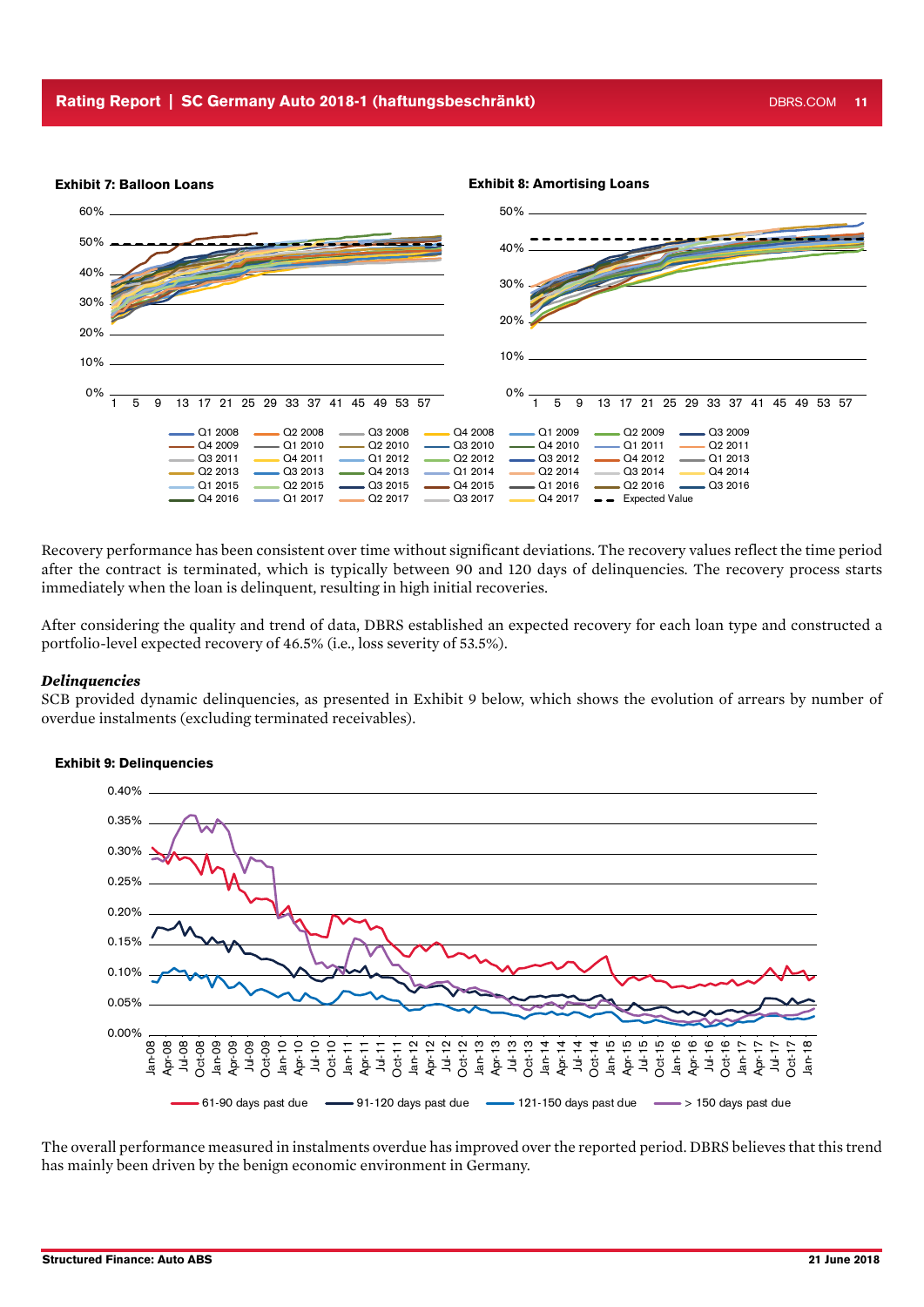#### Rating Report | SC Germany Auto 2018-1 (haftungsbeschränkt) National DBRS.COM 12

#### *Prepayment Data*

SCB provided dynamic historical prepayments as presented in Exhibit 10 below.

#### Exhibit 10: Prepayments



DBRS notes that prepayment levels have been consistent among vintages over time without significant deviations.

#### Cash Flow Analysis

The cash flow assumptions focused on the amount and timing of defaults and recoveries, prepayment speeds and interest rates.

#### *Hedge Agreement*

There is a swap agreement in place for the Class A Notes. Under the swap agreement, the Issuer would pay a fixed rate p.a. and receive one-month Euribor, based on a notional amount equal to the Class A Notes outstanding amount.

#### *Excess Spread*

Potential margin compression caused by interest rate increases is considered to be largely offset by the interest rate swap in place.

#### *Expected Default and Recoveries*

The DBRS cumulative default expectation for the transaction is approximately 1.6%, based on the vintage data and the static composition of the portfolio. The expected recovery of 46.5% is subject to rating-specific haircuts to reflect the potential used car market volatility in Germany.

#### *Timing of Defaults and Recoveries*

DBRS estimated the default timing patterns and created base-, front- and back-loaded default curves over 30 months as shown below. The average recovery time lag was assumed to be six months.

| <b>Month</b> | <b>Base</b> | <b>Front Loaded</b> | <b>Back Loaded</b> |
|--------------|-------------|---------------------|--------------------|
| 6            | 10%         | 30%                 | 10%                |
| 12           | 25%         | 25%                 | 15%                |
| 18           | 30%         | 20%                 | 20%                |
| 24           | 25%         | 15%                 | 25%                |
| 30           | 10%         | 10%                 | 30%                |

#### *Prepayment Stress*

DBRS applied three prepayment speed scenarios ranging from 0% to 20%.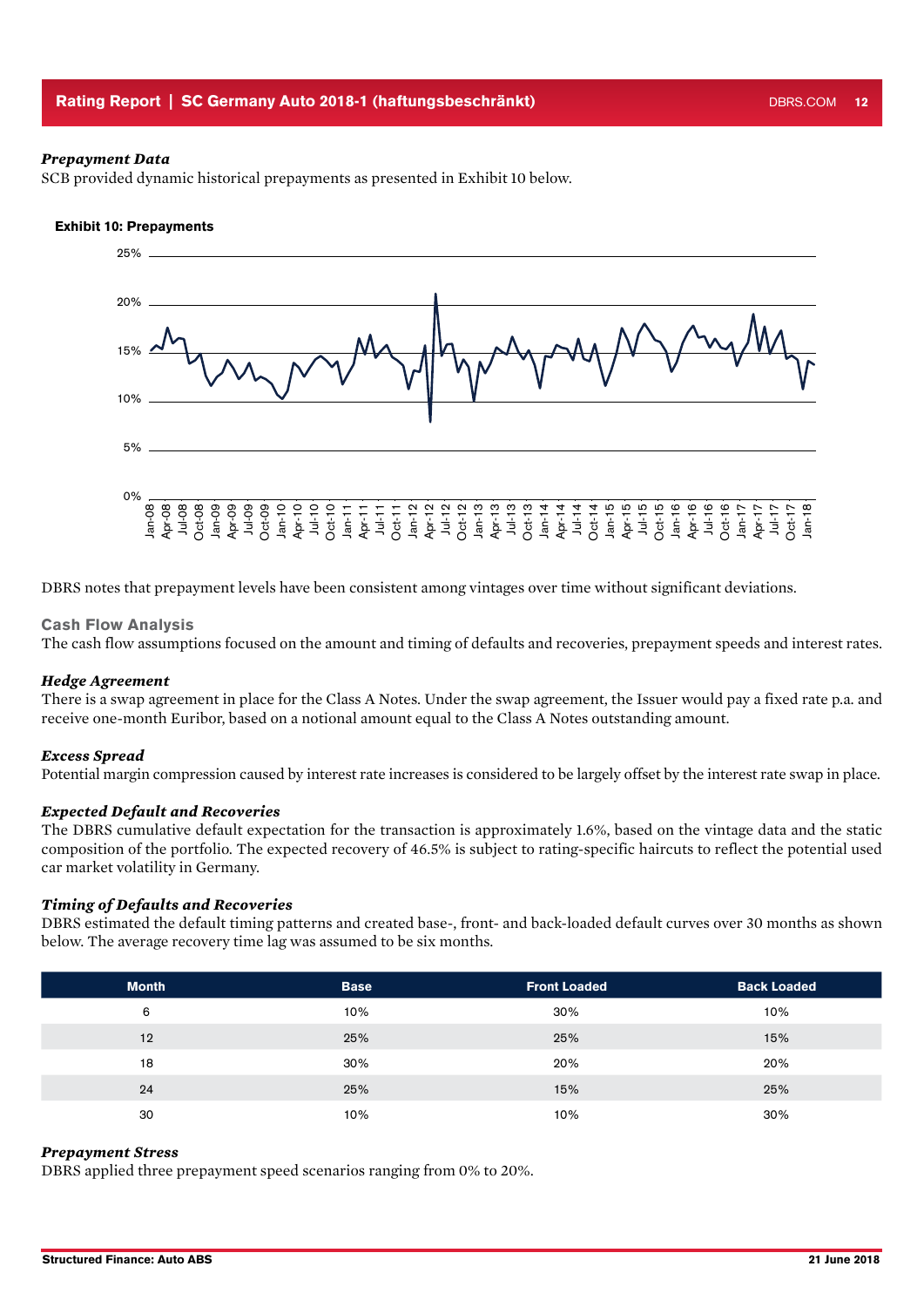#### Rating Report | SC Germany Auto 2018-1 (haftungsbeschränkt) DBRS.COM 13

#### *Summary of the Cash Flow Scenarios*

Based on a combination of the above assumptions, a total of 18 cash flow scenarios (a combination of three default timing scenarios, three prepayment speed scenarios and two interest rate scenarios) were tested. The cash flow results are commensurate with the assigned rating.

#### *Risk Sensitivity*

The tables below illustrate the sensitivity of the rating to various changes in the expected default rates and loss severity used by DBRS in assigning the rating.

#### Class A

|                                  |    |     | Increase in Default Rate (%) |           |
|----------------------------------|----|-----|------------------------------|-----------|
|                                  |    | U   | 25                           | 50        |
| <b>Increase</b><br>in LGD $(\%)$ | U  | AAA | AAA                          | AAA       |
|                                  | 25 | AAA | AAA                          | AA (high) |
|                                  | 50 | AAA | AA (high)                    | AA        |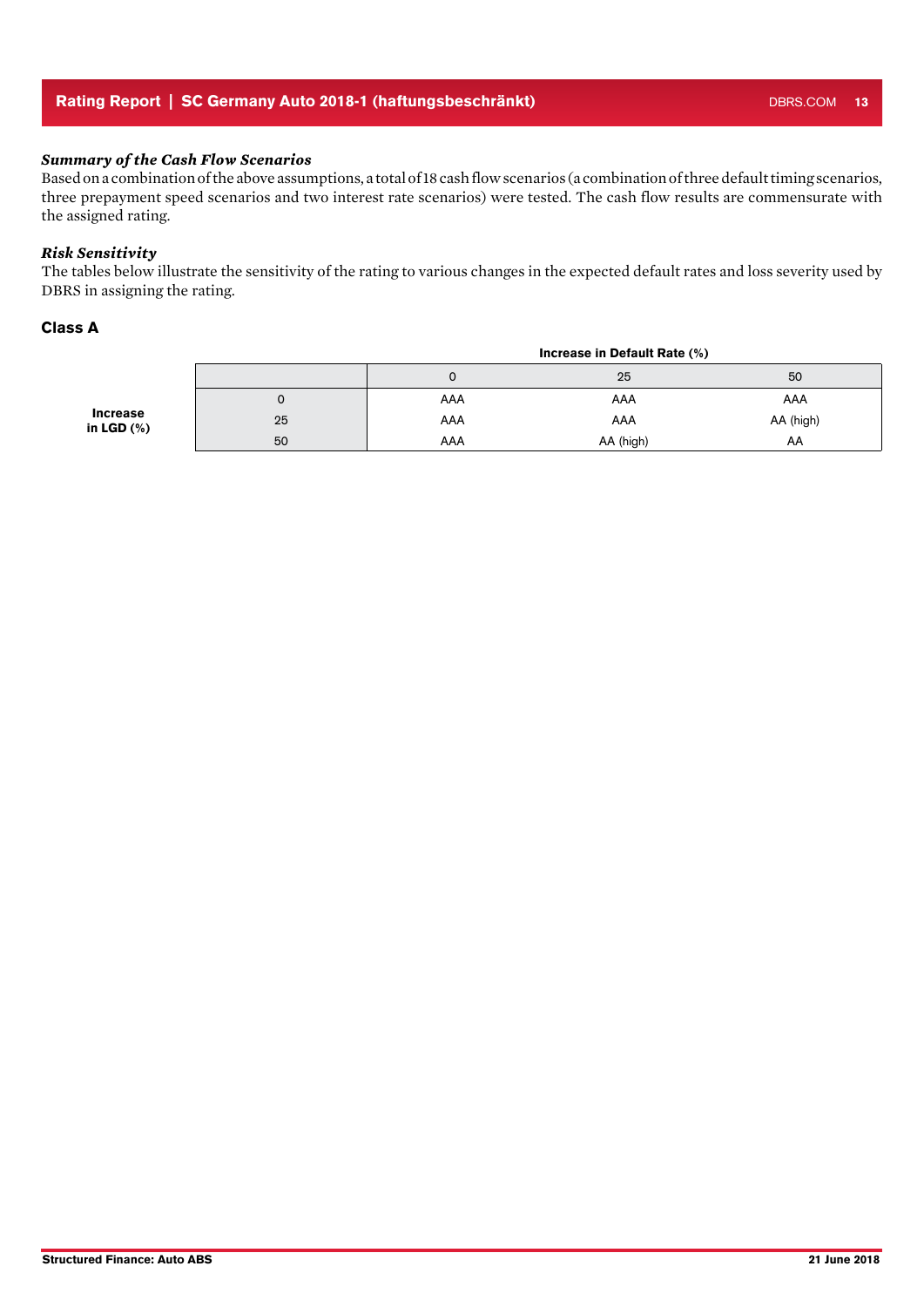### Appendix

#### Origination & Underwriting

#### *Origination and Sourcing*

SCB offers private financing facilities for vehicles, including cars, motorbikes and leisure, and is the largest non-captive car financier in Germany, with a sales network of more than 15,000 car dealers and a captive provider for various car manufacturers.

Loans are sourced through SCB's dealer network, and the standard application forms completed by customers are sent to SCB's headquarters in Moenchengladbach along with the necessary supporting documentation via the internet.

#### *Underwriting Process*

The dealer acts as the finance agent for SCB and enters into a general broker agreement that includes the use of an online software system and the requirement for the dealer to send the finance application to SCB while arranging the finance contract between the customer and SCB together with an automated payment method between SCB and the dealers.

Credit approval is provided to the dealer through a software system called Kosyfa WEB.

The credit approval process is centralised in Moenchengladbach and includes allocation of credit scoring and various database searches. These searches incorporate the German credit bureau data, SCHUFA, and are carried out on the borrower as well as any guarantors. SCHUFA provides SCB with information concerning existing loan and leasing agreements, existing bank accounts, previous financial defaults, insolvency proceedings and declarations of insolvency. The information from SCHUFA is automatically requested by SCB during the credit scoring phase.

For the purposes of credit scoring, the model that SCB uses considers different variables such as marital status, profession, age and historical experience with SCB, among others. Different scorecards are in place for each product.

During the credit scoring process, the applicant receives points per variable according to the SCB policy. All results are added, and the sum gives SCB a prediction of the risk of granting a loan to the applicant. This scoring process is treated as strictly confidential externally. No information regarding the weighting or values of single criteria or the cut-off limits of scoring results are communicated externally to customers, partners or rating agencies. However, information according to the data protection law is given to the applicant if requested.

Approval authority limits are set centrally in Moenchengladbach and vary depending on the type of loan, customer, vehicle and other parametres.

#### *Summary Strengths*

- Major German auto loan lender.
- Parent support through Europe's largest bank.
- Robust governance and internal control process in place.
- Experienced senior management team and underwriting team in place.

#### **Servicing**

Servicing is centralised in Moenchengladbach, including all general administrative activities and customer service, with the former being heavily automated due to the standardised nature of the product. Servicing is carried out by Geoban, which, as a part of the Santander Group, is responsible for back-office support functions. For auto loans, Geoban is divided into Car Settlement Team, Registry and AKA.

The Car Settlement team handles the new business, check contracts and documents, and pays out the balance of the loan.

AKA is also the back-office function for Geoban and deals with telephone and written support for transactions, processing returned direct debits and calculating fees. All incoming payments are also processed by AKA, in addition to registering and processing after-sales insurance.

The Registry department manages the title documents of vehicles in addition to performing postal duties, including scanning all incoming post for archiving.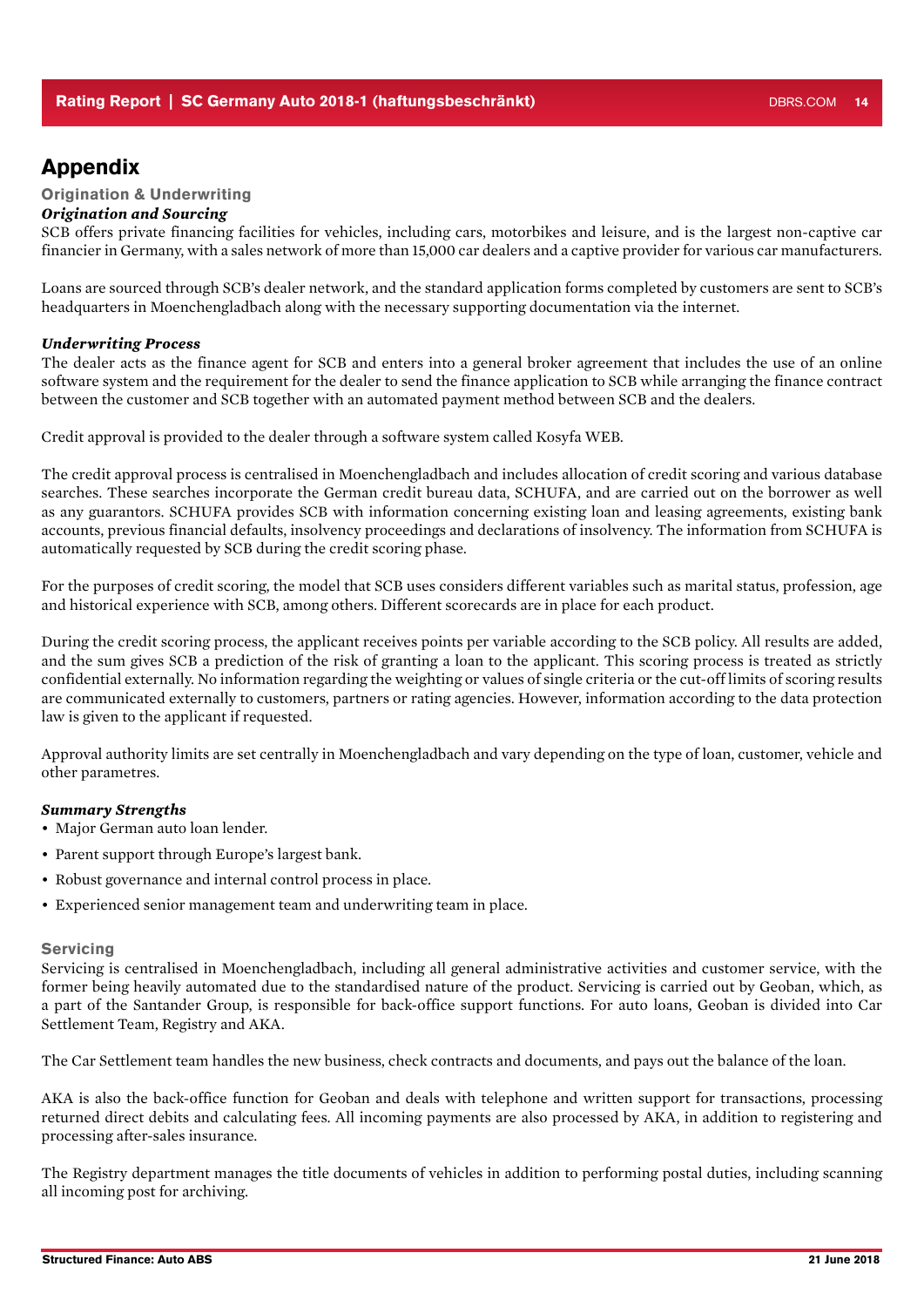#### Rating Report | SC Germany Auto 2018-1 (haftungsbeschränkt) DBRS.COM 15

Throughout the lifecycle of the contract, if the loan falls into arrears, a specific process is followed. Between one day past due (dpd) and 180 dpd, Geoban sends out letters and makes phone calls to the borrower to achieve payment. If this is unsuccessful, field agents will also visit the borrower and can also liquidate the asset.

If payment is still not achieved, then a court or enforcement order will be obtained, and actions will be taken to recover the loss or the asset.

#### *Summary Strengths*

- Majority of payments made via direct debit.
- Centralised servicing and dedicated arrears management teams with experienced staff.

**Opinion on Back-Up Servicer:** There is no back-up servicer on the SCB securitisations. DBRS believes the Servicer's current financial condition helps mitigate the risks of a potential disruption in servicing due to a servicer event of default, particularly insolvency.